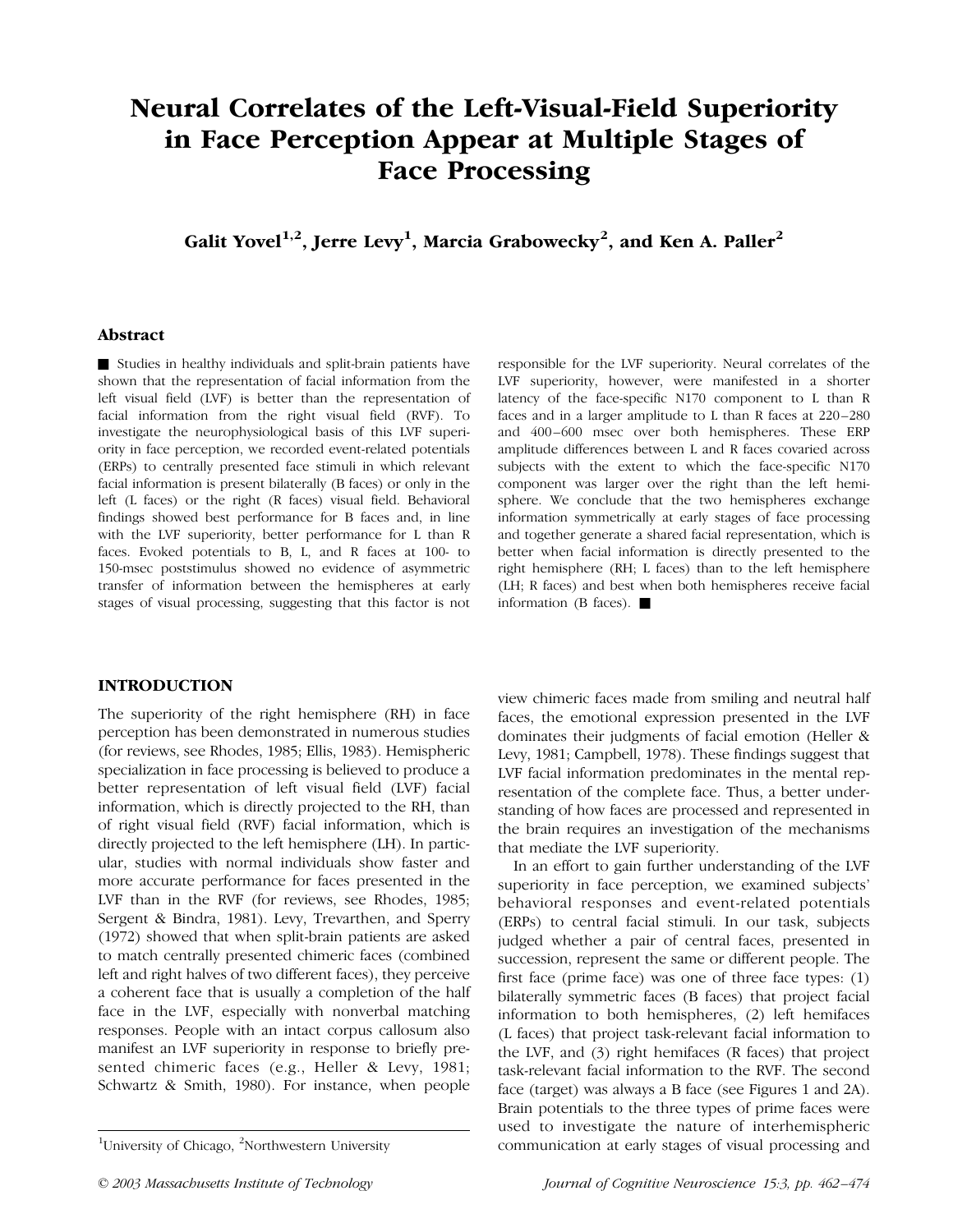

Figure 1. Schematic view of a typical trial sequence with timing parameters shown. Trial sequences began with the presentation of a fixation point, and then a central prime face (a B, L, or R face), followed immediately by a pattern mask. The target face was presented after the interstimulus interval and was always a B face. ERPs were recorded time-locked to the prime and the target face.

the stage in face perception at which neural mechanisms that mediate the LVF superiority are manifested. We also measured ERPs to the target face to determine whether the degree of similarity between the representation of B, L or R prime faces and that of a target B face would be manifested in repetition effects on ERPs to the target face.

# Interhemispheric Communication and the LVF Advantage

An understanding of the nature of interhemispheric communication in face perception can shed light on mechanisms that mediate the LVF superiority. We suggest two models of interhemispheric communication that may produce a better representation of facial information in the LVF/RH than RVF/LH. According to Model I, the LVF superiority is due to early blocking of information from the inferior LH to the superior RH. This prediction is based on models of interhemispheric inhibition (for a review, see Chiarello & Maxfield, 1996), which suggest that the superior hemisphere inhibits the inferior one in order to prevent the less efficient processor from interfering with the more competent one. Thus, in the case of face perception, information that the inferior LH encodes directly is not incorporated in the formation of the facial image, which is carried out by the RH.

According to Model II, the two hemispheres exchange and utilize information symmetrically at early stages of visual processing. The LVF superiority is due to the superior facial processing mechanisms of the RH, which produce a better facial representation of the visual information it encodes directly rather than indirectly. Thus, Model II posits that the better representation of facial information from the LVF is reflected only at later stages of visual perception, during the formation of the facial representation. Previous reports that perceptual asymmetries are manifested at relatively late stages of information processing (Ivry & Robertson, 1998;



Figure 2. (A) Examples of the three types of prime faces. In order to elicit an illusory percept of a complete, coherent face on all trials, a thin white stripe covered the vertical midline and L and R faces were shown opposite minimal, low-contrast facial information. Accuracy and RT are shown for (B) same and (C) different target faces following B, L, and R face primes. The error bars indicate standard errors averaged across B-L, B-R, and L-R differences.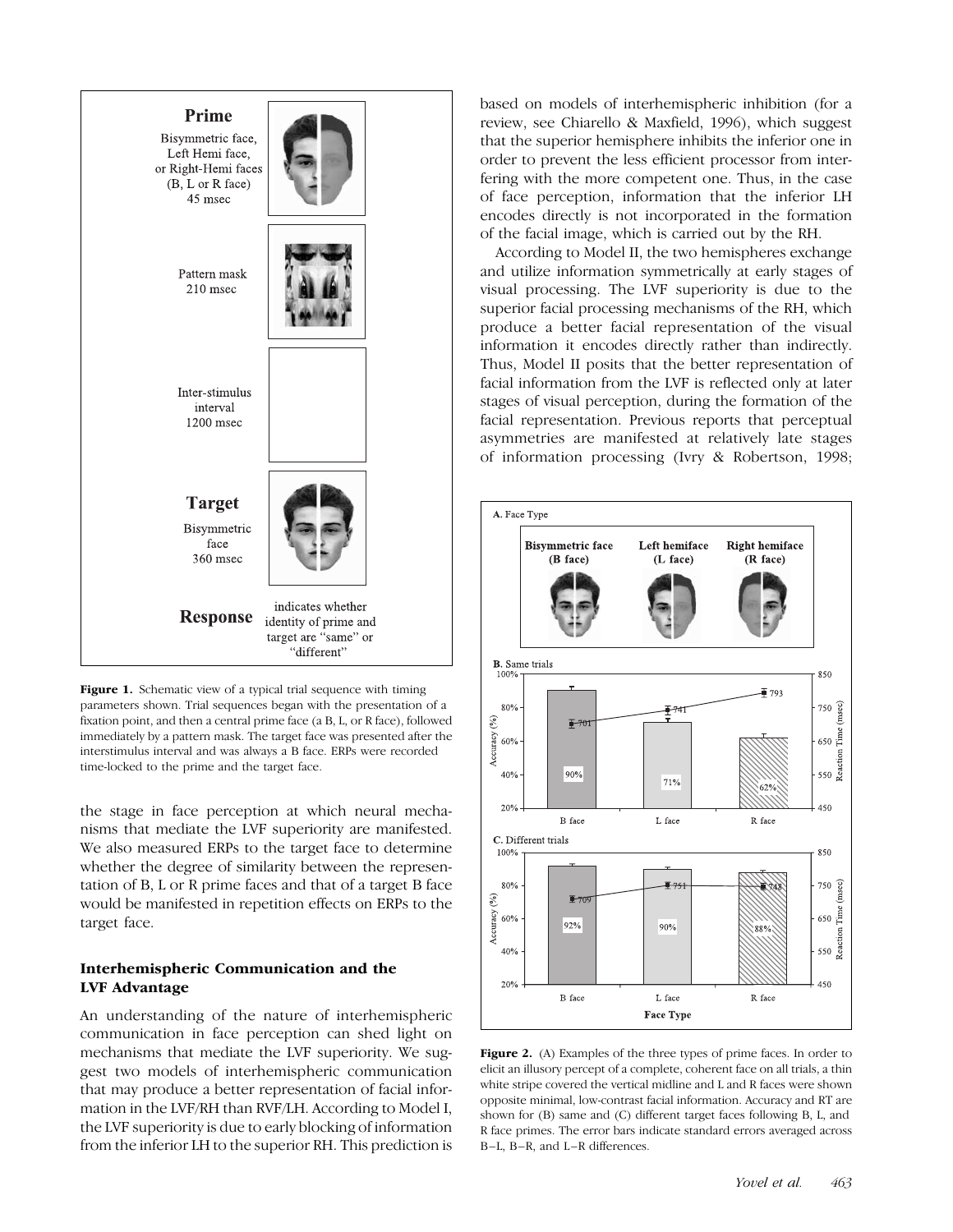Moscovitch, Scullion, & Christie, 1976) imply that the LVF superiority does not reflect asymmetric blocking of information at early stages of visual processing, but emerges at later stages of facial processing. Further, the empirical evidence for interhemispheric inhibition in the normal brain is weak (Chiarello & Maxfield, 1996). In light of this evidence, we sought to determine if neural mechanisms mediating the LVF superiority are evident at different stages of face processing.

# The Face-Specific N170 Component and the LVF Superiority

ERPs to facial stimuli include a negative peak 170 msec after stimulus onset that is larger over the right than the left temporal lobe (Bentin & Deouell, 2000; Bentin, Allison, Puce, Perez, & McCarthy, 1996). This N170 potential is thought to reflect an early structural encoding stage when a representation of a face is initially formed (Eimer, 2000b; Bentin et al., 1996; Bentin & Deouell, 2000). The N170 is sensitive to the coherence of the facial configuration. Its amplitude is larger and its latency is longer to inverted faces (Eimer, 2000a; Rossion et al., 1999, 2000), faces that deviate from a typical configuration (Halit, de Haan, & Johnson, 2000), eyes only (Eimer, 1998; Bentin et al., 1996), and to faces in which the facial features are positioned in incorrect locations (George, Evans, Fiori, Davidoff, & Renault, 1996). These amplitude and latency effects probably reflect a more effortful processing of poor facial images (Rossion et al., 1999). Neither facial identity (Bentin & Deouell, 2000; Eimer, 2000b; Paller, Gonsalves, Grabowecky, Bozic, & Yamada, 2000) nor the gender of the face (Mouchetant-Rostaing, Giard, Bentin, Aguera, & Pernier, 2000) influence the amplitude or latency of the N170. Interestingly, however, the N170 amplitude is larger to a person's own face than any other face, which suggests some early processing of facial identity (Tanaka & Portfield, 2002).

By measuring the N170 we were able to determine whether neural mechanisms that mediate the LVF superiority in face perception operate at this early faceconstruction stage or only later, when the particular content of the face is processed. A related question was whether individual differences in the asymmetry of the N170 amplitude are associated with the magnitude of the LVF superiority. Specifically, if the N170 asymmetry reflects the extent to which face processing is lateralized, then it may be associated with the magnitude of behavioral and ERP differences between L and R faces.

# Are Complete Faces More Similar to Left Than Right Half Faces?

Previous studies showed that positive ERPs at 300–600 msec were larger for repeated faces than for faces presented for the first time (Paller, Bozic, Ranganath,

Grabowecky, & Yamada, 1999; Schweinberger, Pfutze, & Sommer, 1995; Bentin & McCarthy, 1994). In general, ERP repetition effects are believed to reflect facilitatory processing of a repeated stimulus due to its prior exposure (Rugg, 1995). These findings predict that the greater the similarity between the first and the second presentation of a face, the larger the facilitation and the ERP response to the second face. This effect enables us to assess whether representations of B faces are more similar to those of L faces than R faces, as the LVF superiority predicts. Thus, we compared ERPs to target B faces as a function of the type (B, L, R) of prime face that preceded it. If ERPs to target faces vary as a function of the degree of similarity between the target and preceding prime, then ERPs on correct same-identity trials would be larger to targets that follow B faces than hemifaces. If representations of B faces are more similar to those of L than R faces, ERPs to target B faces would be larger when preceded by L than R hemifaces.

In summary, in order to investigate the neural mechanisms that mediate the LVF superiority, we measured ERPs to B, L, and R prime faces and to subsequent B target faces in a same–different matching task (Figure 1). First, we examined occipital ERPs to prime faces at 100–150 msec to determine the nature of interhemispheric communication at initial stages of visual processing. We predicted symmetric callosal transfer of information at this early stage. Second, we analyzed subsequent ERP responses to prime faces to specify when neural correlates of the LVF superiority for faces are manifested. Third, we measured N170 asymmetries to determine if this measure of functional asymmetry predicts subsequent behavioral and ERP manifestations of the LVF superiority. Finally, we measured ERPs to target faces as a function of the prime that preceded them to assess whether the representation of a B face is more similar to that of an L face or an R face.

# RESULTS

# Behavioral Results

In debriefing, 10 of 12 subjects reported that they perceived all face stimuli as complete faces and did not notice the degraded information, which was present on L and R face trials. Two subjects reported noticing the degraded half faces, but only during the last few blocks of the experiment. Given that they showed the same pattern of behavioral results as the other 10 subjects, we did not exclude them from statistical analyses.

# Reaction Time

We analyzed reaction times (RTs) to target faces for same and different correct responses using a repeated measures ANOVA with similarity (same, different) and prime type (B, L, R) as within-subjects factors. Responses were fastest on B face trials (705 msec), intermediate on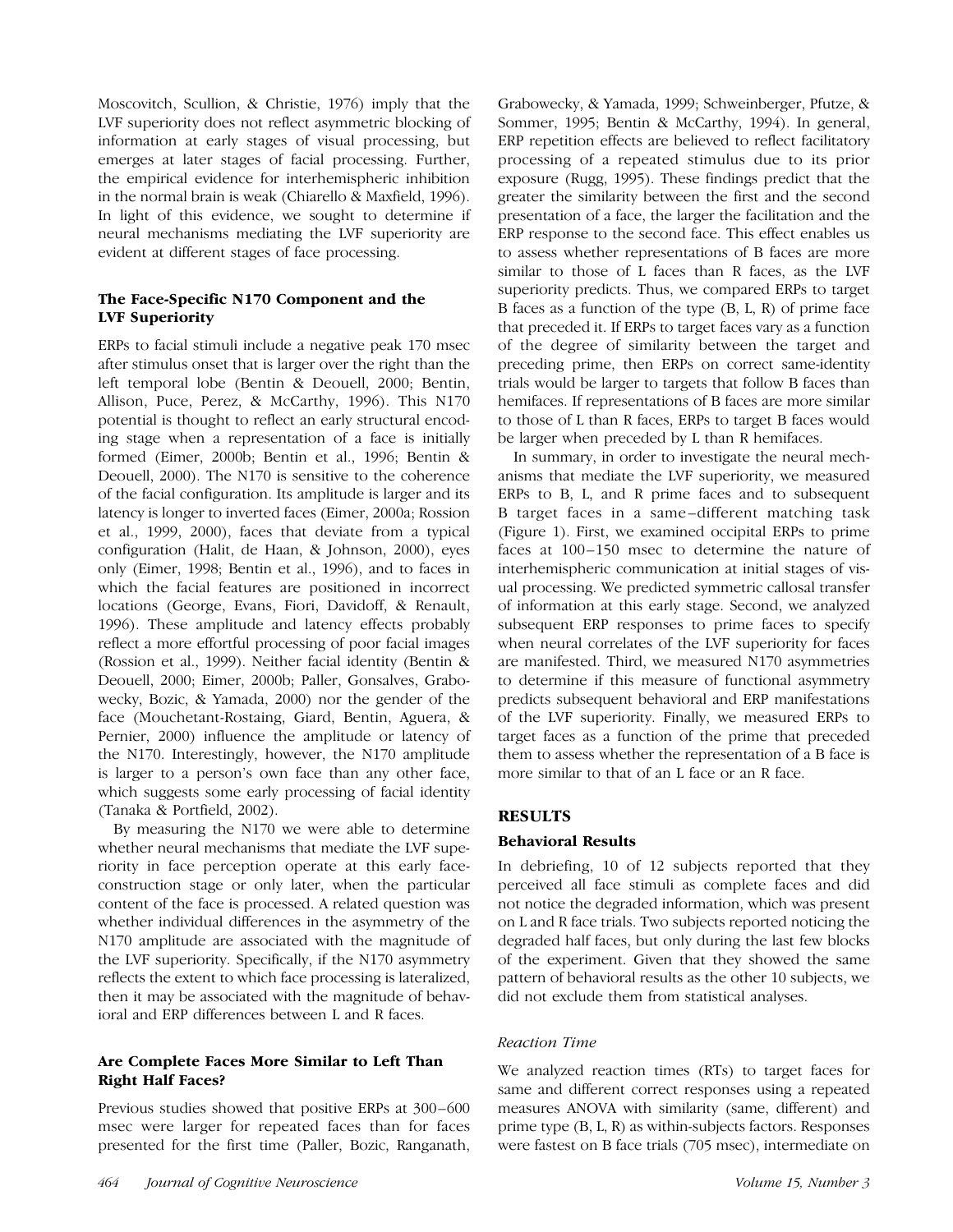L face trials (746 msec), and slowest on R face trials (770 msec),  $F(2,22) = 28.68, p < .001$ . There was no difference in RTs between same and different trials,  $F(1,11)$  < 1. An interaction between similarity and prime type,  $F(2,22) = 8.35$ ,  $p < .005$ , indicated different patterns of response on same and different trials.

For same responses, RTs were faster on B face trials than on L face trials,  $F(1,11) = 9.15$ ,  $p = .01$ , which were faster than R face trials,  $F(1,11) = 15.74, p < .005$ , (Figure 2B). On different trials, RTs were faster on B face trials than on L face trials,  $F(1,11) = 18.73$ ,  $p <$ .005, or R face trials,  $F(1,11) = 16.55, p < .002$ , whereas L and R face trials did not differ,  $F(1,11) < 1$  (Figure 2C).

#### **Accuracy**

Accuracies were consistent with RTs. Accuracy was best on B face trials (91.2%), intermediate on L face trials  $(80.2\%)$ , and poorest on R face trials  $(74.9\%)$ ,  $F(2,22)$  = 83.58,  $p < .0001$ . Accuracy was higher on different than same trials,  $F(1,11) = 18.49$ ,  $p < .005$ . An interaction between similarity and prime type,  $F(2,22) = 44.46$ ,  $p \leq 0.0001$ , reflects a stronger difference between the three types of faces for same than different trials.

For same trials, the proportion of correct responses was the highest on B face trials, intermediate on L face trials, and lowest on R face trials,  $F(2,22) = 80.26$ ,  $p \le$ .0001 (Figure 2B). The higher accuracy on B than L face trials was reliable,  $F(1,11) = 153.38, p < .0001$ , as was the higher accuracy on L than R face trials,  $F(1,11) =$ 15.08,  $p < 0.01$ . For different trials, a main effect of prime type,  $F(2,22) = 6.95$ ,  $p < .005$ , reflects higher accuracy on B face trials than on L face,  $F(1,11) = 4.98$ ,  $p < .05$ , or R face trials,  $F(1,11) = 14.02$ ,  $p < .005$ , but no difference between L face and R face trials,  $F(1,11) = 2.36$ ,  $p = .15$ .

#### ERPs to Prime Faces

## Lateralized Early Visual Processing and Interhemispheric Communication

The three types of prime faces project different kinds of visual information to the two hemispheres. This difference was manifested in lateralized ERP responses over the occipital cortex 100–150 msec after face onset at early stages of visual processing (Figure 3). A repeated measures ANOVA on mean amplitude at occipital and occipito-temporal regions within the 100- to 150-msec interval, with face information (bilateral, contralateral, ipsilateral), $<sup>1</sup>$  hemisphere, and area (occipital, occipito-</sup> temporal) as repeated measures, revealed lower amplitudes over the RH than LH,  $F(1,11) = 5.96, p < .04$ . In addition, a main effect of face information,  $F(2,22) =$ 14.16,  $p < .0001$ , reflects a lower amplitude to bilateral than contralateral face information,  $F(1,11) = 18.13$ ,  $p \leq 0.005$ , and to contralateral than ipsilateral face information,  $F(1,11) = 5.56$ ,  $p < .05$ . Importantly, neither the interaction of face information and hemisphere,  $F(1,11)$  < 1, nor the interaction of face information, hemisphere, and area,  $F(1,11) < 1$ , were significant, which suggests symmetric transfer of information between the hemispheres. An interaction of face information and area,  $F(2,22) = 10.82$ ,  $p < .001$ , reflects a larger difference among the three face types over occipital than occipito-temporal regions,  $F(1,11) =$ 18.92,  $p \leq 0.005$  occipital;  $F(1,11) = 9.14$ ,  $p \leq 0.02$ occipito-temporal.

The difference in ERP amplitudes between contralateral and ipsilateral hemifaces, which was equal over the left and right hemispheres,  $F(1,11) < 1$ , suggests that occipital responses over the RH or the LH mainly reflect processes that are carried out by that hemisphere (see also Rugg, Milner, & Lines, 1985, for evidence from callosal agenesis patients and Steger et al., 2001, for source localization of early components to unilateral stimuli in normal subjects). Given that B faces and contralateral hemifaces project the same information to the contralateral hemisphere but different information to the ipsilateral hemisphere, the different brain potentials they elicit are likely to reflect the influence of transcallosal data. The absence of an interaction between face and hemisphere, which shows that the difference between B faces and the contralateral hemiface was the same over the two hemispheres, provides evidence for symmetric interhemispheric communication at this early visual perception stage.

Despite the fact that B faces project high-contrast visual information to both hemispheres, they elicited lower amplitudes than did the hemifaces, which contain low-contrast visual information on one side. The reason for the lower amplitude to B faces is unclear, but may reflect overlapping negative components that are larger for bilateral facial input than for unilateral high-contrast visual input (i.e., contralateral hemiface) and for contralateral high-contrast than low-contrast visual input (i.e., ipsilateral hemiface). Another possibility is that early negative evoked responses to the mask, which is presented 60 msec after face onset, were modulated by the contrast level of the previous face stimulus. Whatever the mechanism that elicits the lowest amplitude to B faces, the difference in responses to B faces and the contralateral hemiface over the hemisphere that receives identical information from those stimuli (B and L face over the RH and B and R faces over the LH) plausibly reflects the influence of transcallosal codes from the ipsilateral hemisphere.

## Early Stages of Face Processing (N170) and the LVF Superiority

Peak amplitude. We measured the peak amplitude of the face-specific N170 component in response to the three types of prime faces (B, L, R) over left (PO7,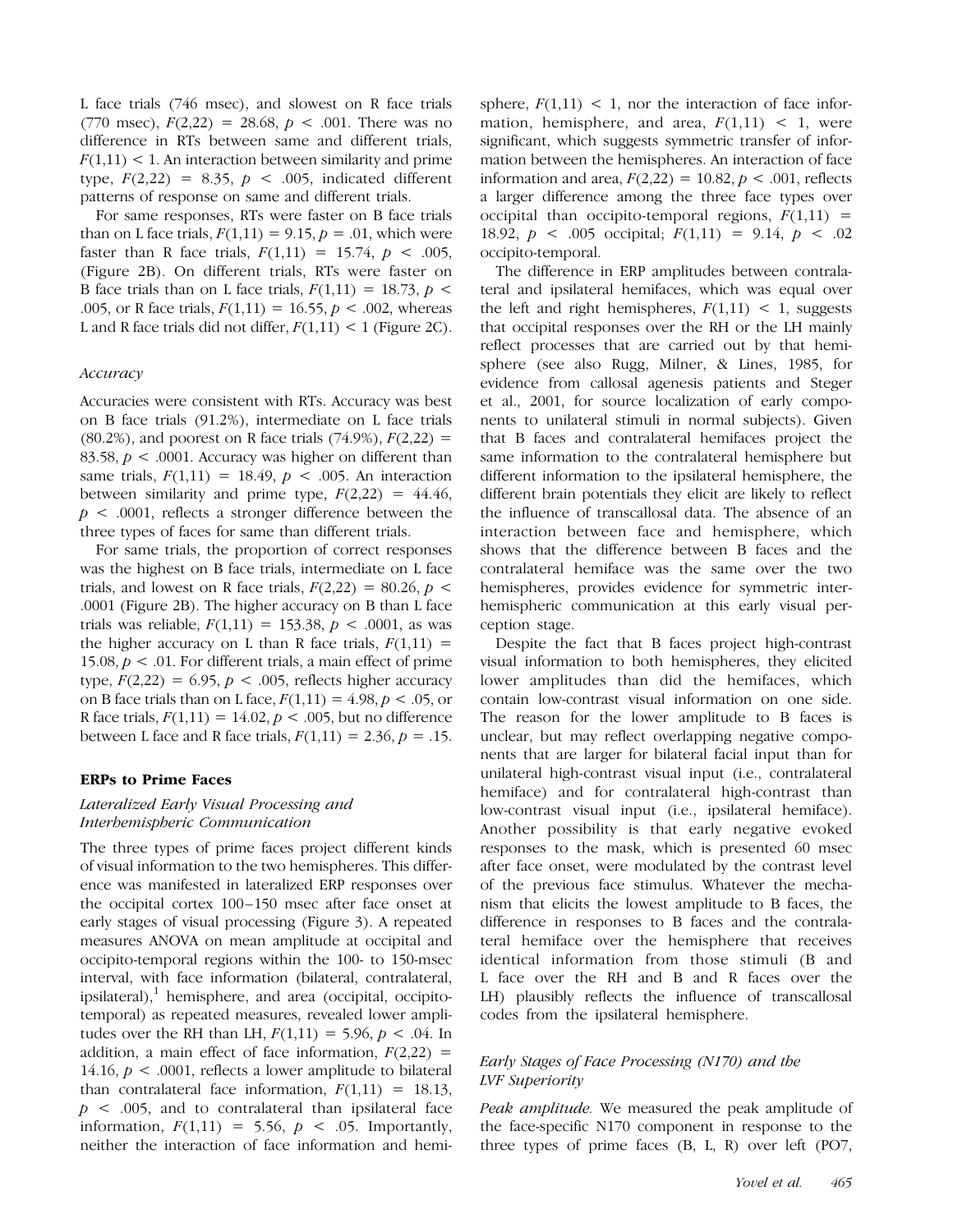Figure 3. (A) ERP responses and (B) mean amplitudes to the three prime faces at the left and right occipital electrodes (O1 and O2). Responses at 100–150 msec reflect symmetric interhemispheric transfer of visual information.



PO9, P7) and right (PO8, PO10, P8) occipito-temporal electrodes (see Figure 4A for PO7 and PO8). We performed an ANOVA with face type (B, L, R), hemisphere (LH, RH), and electrode site (PO7-8, PO9-10, P7-8) as repeated measures. Consistent with previous reports, N170 peak amplitude was larger over the RH than over the LH,  $F(1,11) = 5.14$ ,  $p < .05$ , for all temporal sites (see Table 1). We found neither a main effect of face type nor an interaction of face type with hemisphere, electrode site, or both together. Thus, N170 was equally large and asymmetric when high contrast facial information was projected to both hemispheres (B faces), only to the RH (L faces), or only to the LH (R faces).

Latency. N170 peak latency was shorter over the RH than the LH (Tables 1 and 2). Figure 4B shows the latencies at PO7 and PO8 to the three types of faces. This finding was confirmed by an ANOVA with face type, hemisphere, and electrode site as repeated measures, which showed a main effect of hemisphere,  $F(1,11) =$ 6.05,  $p < 0.05$ , and no interaction of hemisphere and site.

An interaction of face type and site,  $F(4,44) = 3.80$ ,  $p < .01$ , indicated no effect of face type at P7 and P8, but a main effect of face type at PO7, PO8,  $F(2,22) = 7.13$ ,  $p < .01$ , and PO9, PO10,  $F(2,22) = 6.98$ ,  $p < .01$ . The N170 latency to B faces was shorter than to L faces, PO7, PO8:  $F(1,11) = 10.11$ ,  $p < .01$ ; PO9, PO10:  $F(1,11) =$ 24.21,  $p < .001$ , and R faces, PO7, PO8:  $F(1,11) = 9.67$ ,  $p < .01$ ; PO9, PO10:  $F(1,11) = 7.84$ ,  $p < .02$ . Although Table 2 shows a shorter latency to L than R faces at four of six electrode sites, with no difference at the other two, the difference does not reach a conventional level of significance at any site. Nonetheless, given the sampling rate used, a trend toward a reliable difference at PO7, PO8,  $F(1,11) = 4.12$ ,  $p = .07$ , suggests that the power of statistical tests may have been too weak to detect a real difference. In fact, only one subject showed an opposite effect of a shorter latency to R than L faces. The three-way interaction of face type, electrode site, and hemisphere was not significant, which indicates the same pattern of differences among the face types over the two hemispheres.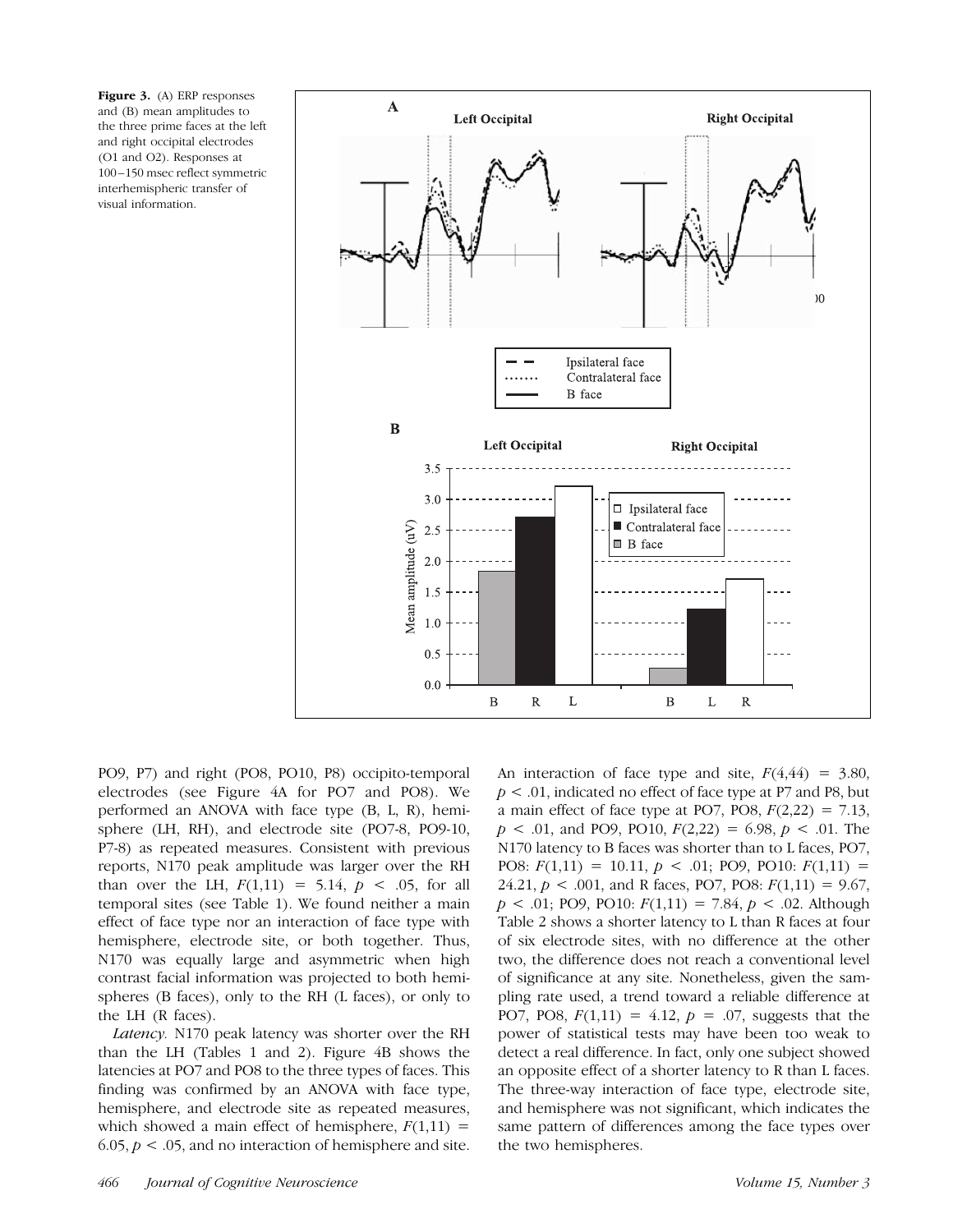Figure 4. (A) N170 to the three types of prime faces at left and right posterior occipital electrodes (PO7 and PO8). (B) N170 latency at PO7 and PO8 (Tables 1 and 2 show amplitude and other latency measures). Average scalp amplitude was used as a reference for this analysis. Because late ERP differences among the three faces appeared at all electrode sites, they were reduced when the average scalp amplitude was used as a reference.



Late Stages of Face Perception and the LVF Superiority

220–280 msec. Later brain potentials at frontal, central, and parietal electrodes showed a negative component, with a peak approximately 250 msec after stimulus onset (Figure 5). An ANOVA on mean amplitude in the 220- to 280-msec interval with face type (B, L, R), area (frontal, central, parietal), and hemisphere as repeated measures revealed a main effect of face type,  $F(2,22) = 6.49, p < .001$ , which reflects smaller amplitudes to R than L faces,  $F(1,11) = 5.76, p < .04$ , or B faces,  $F(1,11) = 12.42, p < .05$ , but no difference between B and L faces,  $F(1,11) = 1.26$ ,  $p = .29$ . There was no interaction of face type with area, hemisphere or both, which implies the same patterns of response over the two hemispheres and three areas. An analysis of data from the midline electrodes with face type and electrode site (Fz, Cz, Pz) as repeated measures showed a similar pattern. A main effect of face type,  $F(2,22) =$ 8.89,  $p \lt 0.005$ , reflects a lower amplitude to R then L faces,  $F(1,11) = 7.32, p < .02$ , or B faces,  $F(1,11) =$ 17.24,  $p < .005$ , but no difference between B and L faces,  $F(1,11) = 2.09, p = .17$ . There was no interaction of face type and electrode site.

Table 1. N170 Peak Amplitude at Three Left and Right Occipito-temporal Electrodes

|                                                                | LΗ |  |  | RH                     |  |  |
|----------------------------------------------------------------|----|--|--|------------------------|--|--|
|                                                                |    |  |  | PO9 PO7 P7 PO10 PO8 P8 |  |  |
| Amplitude ( $\mu$ V) $-6.7$ $-3.7$ $-3.7$ $-9.4$ $-6.3$ $-5.6$ |    |  |  |                        |  |  |
| Latency (msec) 175.7 171.3 169.6 164.4 161.0 161.8             |    |  |  |                        |  |  |

Table 2. N170 Latency (msec) to B, L, and R Faces at Three Left and Right Occipito-temporal Electrodes

|      | LΗ  |             |     | RH  |     |     |  |
|------|-----|-------------|-----|-----|-----|-----|--|
| Face | PO9 | PO7 P7 PO10 |     |     | PO8 | P8  |  |
| B    | 167 | 169         | 178 | 160 | 158 | 164 |  |
| L    | 171 | 171         | 174 | 161 | 160 | 165 |  |
| R    | 171 | 174         | 175 | 164 | 164 | 165 |  |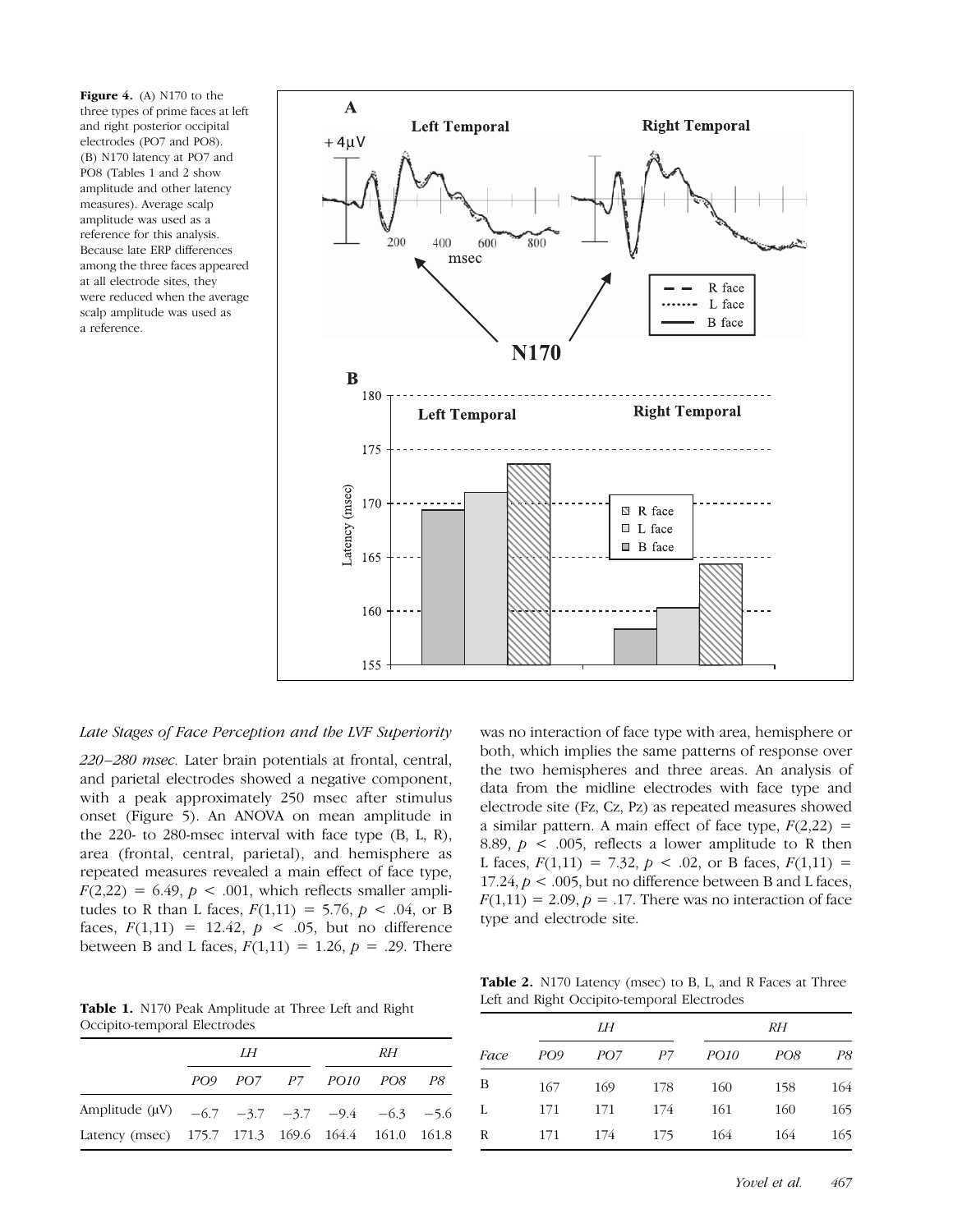400–600 msec. Brain potentials to the three faces diverged from each other at all electrode sites approximately 400–500 msec after stimulus onset (Figure 5). We first analyzed the mean amplitude to the three faces during the 400- to 600-msec interval using an ANOVA with hemisphere, area (frontal, central, occipito-parietal, occipito-temporal, occipital), and face type (B, L, R) as repeated measures. We then measured the mean amplitude at 50-msec intervals between 350 and 750 msec to determine when responses to the different face stimuli diverged.

A main effect of face type,  $F(2,22) = 16.09, p < .0001$ , but no interaction of face type and hemisphere, reflects a larger amplitude to B faces than to L faces,  $F(1,11) =$ 10.55,  $p < .001$ , or R faces,  $F(1,11) = 31.72$ ,  $p < .0001$ , and a larger amplitude to L than R faces,  $F(1,11) = 5.68$ ,  $p < .04$ , over both hemispheres. An interaction of face type and area,  $F(8,88) = 2.76$ ,  $p < .01$ , indicates a smaller difference among the three face types over frontal regions than other regions.

An analysis of amplitudes at the midline electrodes with face type (B, L, R) and electrode site (Fz, Cz, Pz, Oz, Iz) as repeated measures revealed similar findings. Figure 5 shows results from the Cz electrode. The main effect of face type,  $F(2,22) = 14.41, p < .0001$ , reflected a larger amplitude to B than L faces,  $F(1,11) = 10.288$ ,  $p < .01$ , and to L than R faces,  $F(1,11) = 4.51$ ,  $p = .05$ .

A more detailed analysis, restricted to the midline electrodes, in which we measured the mean amplitude during 50-msec intervals between 350 and 750 msec, showed that ERPs to B faces first diverged from ERPs to R faces,  $F(1,11) = 18.11, p < .001$ , and L faces,  $F(1,11) =$ 23.99,  $p \le 0.001$ , at the 450- to 500-msec interval. A significant difference between L and R face ERPs first emerged at the 500- to 550-msec interval,  $F(1,11) = 6.26$ ,  $p < .05$ . Thus, a difference between L and R faces, which reflects the different qualities of their representations, first appeared at about 250 msec, disappeared, and then reappeared by 500 msec. Similarly, a difference between B and R faces first emerged around 250 msec, disappeared, and reappeared by 450 msec. The difference among the three face stimuli was not significant beyond 600 msec.

#### The N170 Asymmetry and the LVF Superiority

The degree of asymmetry of the N170 amplitude (LH–RH) was positively associated with the difference in ERP responses to L and R faces at the 220- to 280-msec interval and at the 400- to 600-msec interval (see Figure 6 for correlations with parietal electrodes at 220–280 msec,  $r(10) = .68$ , and  $400-600$  msec,  $r(10) = .68$ ). The correlation at the 220- to 280-msec interval averaged across all areas was  $r(10) = .67$  ( $p < .02$ ) and at the



Figure 5. (A) ERP responses and (B) mean amplitude at 220–280 and 400- to 600-msec intervals at the central midline electrode (Cz). These results show that ERPs to B faces diverged from ERPs to R faces earlier than from ERPs to L faces. The difference between the faces in the 400- to 600-msec interval parallels behavioral findings (see Figure 2).  $ns = not significant;$  $* = p < .05, ** = p < .01.$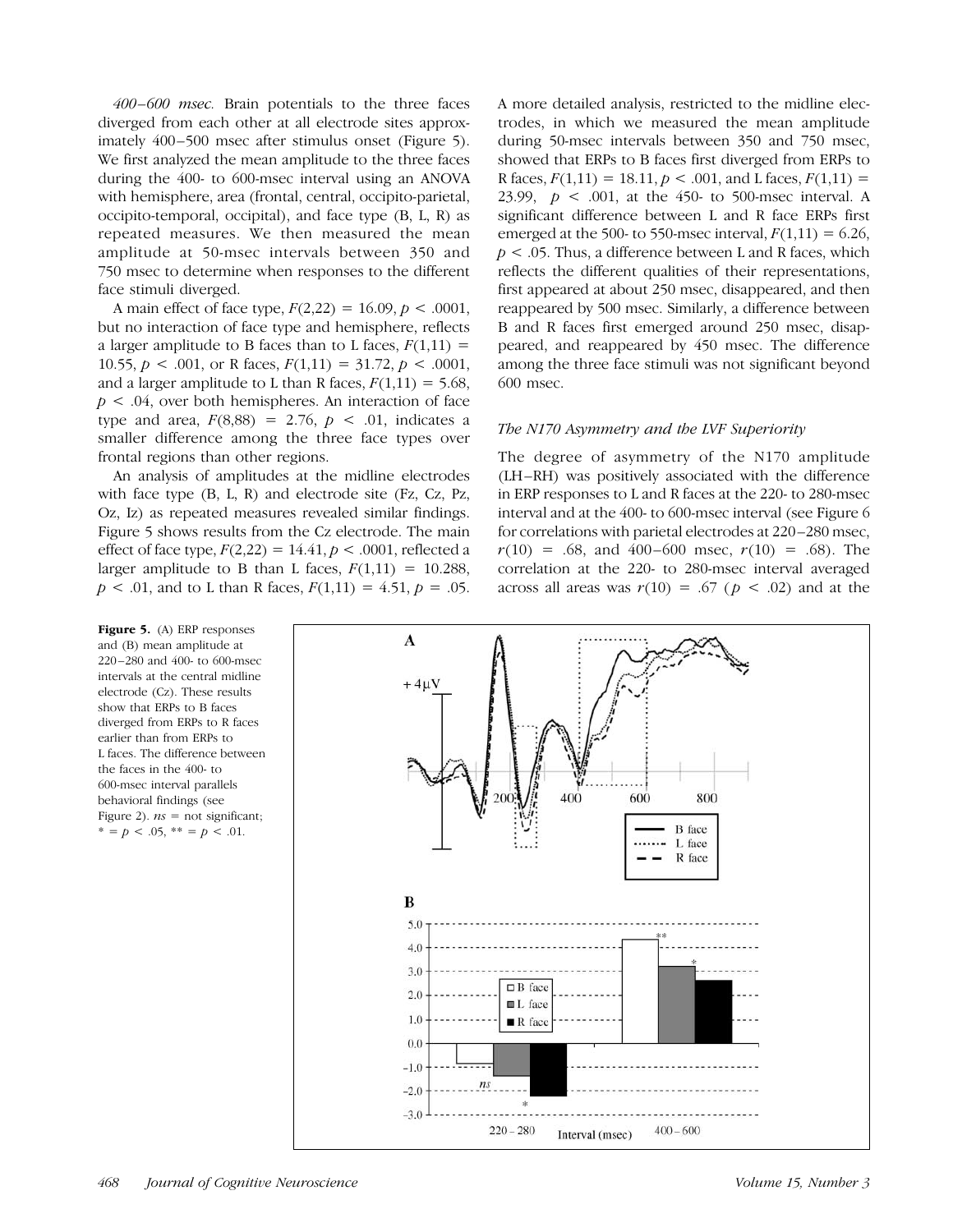400- to 600-msec interval was  $r(10) = .66$  ( $p < .02$ ). Neither the N170 asymmetry nor the L–R difference in ERP responses was associated with the difference between L and R faces in behavioral measures.

The absence of reliable correlations between ERP measures and the L–R difference in accuracy may reflect the low reliability of the behavioral measure. The reliability ( $\alpha$  coefficient) of the accuracy difference (L–R) is only 0.43 for same responses, and 0.32 for same and different responses, which puts stringent limits on its correlation with other measures. Indeed, in a face-matching task with the same three face types (B, L, R) but six response choices, which yielded an alpha coefficient of .89 for the accuracy measure, we have found a highly significant correlation between the L–R difference in late ERP responses (400–600 msec) and behavioral measures ( Yovel, Levy, Grabowecky, & Paller, unpublished data).

#### ERPs to Target Faces—Repetition Effects

ERPs to targets showed a typical ERP repetition effect, with greater positive amplitudes for same- than different-identity target faces. We compared amplitudes in the 300- to 500-msec interval on correct trials according to whether the identity of the target was the same as or different from the prime. An ANOVA with similarity to prime (same, different), prime type (B, L, R), and electrode site (Fz, Cz, Pz, Oz, Iz) as repeated measures revealed larger ERPs to targets preceded by sameidentity than different-identity primes,  $F(1,11) = 29.27$ ,  $p < .0005$ . There was no interaction of similarity with prime type,  $F(2,22) = 1.64$ ,  $p = .217$ . Despite a threeway interaction of similarity, prime type, and electrode site,  $F(1,11) = 2.34$ ,  $p = .023$ , there were no significant interactions between prime type and similarity at any electrode site.

A second question was whether ERPs to target faces on correct same trials varied in magnitude depending on the prime type (B, L, R). If the representational similarity between primes and targets of the same identity is greatest for B face primes, intermediate for L face primes and least for R face primes, then based on the repetition effect, ERPs to correct same targets would be largest when preceded by B primes and least when preceded by R primes.

An analysis restricted to correct same responses with prime type (B, L, R) and electrode site (Fz, Cz, Pz, Oz, Iz) as repeated measures revealed a main effect of prime type,  $F(2,44) = 7.05$ ,  $p < .005$ , which reflects the larger amplitude to targets on B face trials than on hemiface trials, L face:  $F(1,11) = 22.86, p < .001$ ; R face:  $F(1,11) =$ 39.42,  $p \le 0.0001$ . There was no difference in ERP amplitudes to target faces on L and R trials at any electrode site (see Figure 7 for Cz). Thus, repetition effects were larger to targets preceded by identical primes (B primes) than to targets preceded by primes



Figure 6. Positive correlations between the asymmetry of N170 amplitude (LH –RH) and the L–R difference at intervals from (A) 220–280 msec and (B) 400–600 msec. Larger RH activity at early stages of face processing was associated with a larger difference in later ERPs between L and R faces.

that are only half-identical to targets (L and R primes). Contrary to our hypothesis, however, ERPs to targets on L prime trials did not differ from those to targets on R prime trials (Figure 7).

In order to determine whether this pattern of response to target faces was different over the two hemispheres, we performed a repeated measures ANOVA with prime type (B, L, R), hemisphere (LH, RH) and area (central, frontal, parieto-occipital, temporaloccipital, occipital) as repeated measures. A main effect of prime type,  $F(2,22) = 6.90$ ,  $p < .005$ , reflects larger potentials to targets on B face trials than on L face,  $F(1,11) = 21.97, p < .001$ , or R face,  $F(1,11) = 35.75$ ,  $p < .001$ , trials. The absence of an interaction of prime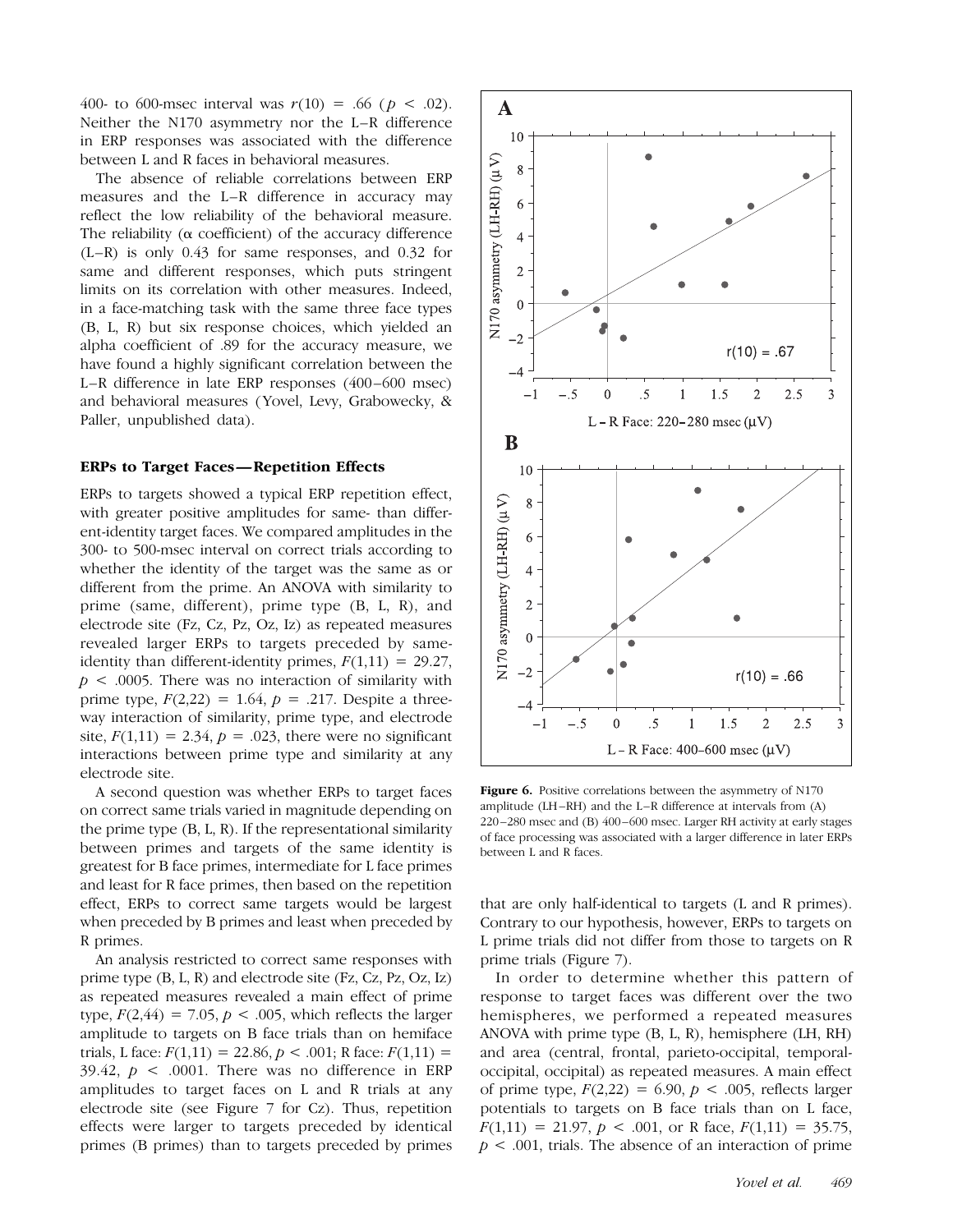type and hemisphere,  $F(2,22) = 1.32$ ,  $p = .28$ , reveals that there is no difference between the right and left hemispheres in the effects of prime types on ERPs to targets.

# DISCUSSION

The goal of the present study was to explore the neurophysiology of the LVF advantage in face perception by examining ERPs to faces that project task-relevant facial information to both hemispheres (B faces), only to the RH (L faces), or only to the LH (R faces). As shown in Figure 2, we found the best performance for B faces and, in line with the LVF superiority in face perception, better performance for L than R faces. These findings imply that the quality of the facial representation is best for B faces and poorest for R faces. It should be noted that although hemiface stimuli contain low-contrast facial information on one side, they were generally perceived as complete faces.

# Interhemispheric Communication in Early Visual Processing

Unilateral stimuli do not elicit ipsilateral visual evoked responses (P1 and N1) in split-brain and callosal agenesis patients (Brown, Jeeves, Dietrich, & Burnison, 1999; Rugg et al., 1985). This finding suggests that early occipital components over a given hemisphere mainly reflect processes carried out by that hemisphere and not



Figure 7. ERPs to correct responses to target faces from the central midline electrode (Cz). Responses are shown to target B faces that followed B, L, and R prime faces of the same identity. Responses to target faces that followed B face primes were larger than to target faces that followed hemiface primes.

by the opposite hemisphere (see also Steger et al., 2001, for a source localization analysis of occipital potentials to unilateral stimuli). Thus, the difference we observed between potentials to B and L faces over the RH, which project the same information to the RH but different information to the LH, reflects the influence of transcallosal data from the LH.

Contrary to predictions of interhemispheric inhibition models, we found no evidence that the LVF superiority is due to early blocking of transcallosal input from the inferior LH to the superior RH. In particular, the difference between ERPs to B and L faces over the RH, which reflects the influence of transcallosal input from the LH, was the same as the difference between ERPs to B and R faces over the LH, which reflects the influence of transcallosal input from the RH (Figure 3). We conclude that interhemispheric transfer of visual information between the hemispheres is symmetric and that the LVF advantage for faces is mediated by later faceperception mechanisms that are more efficient in the RH than the LH.

# Neural Correlates of the LVF Superiority at Multiple Stages of Face Perception

Consistent with prior findings, the N170, which reflects early structural face processing (Bentin et al., 1996), was larger over the right than the left occipito-temporal region for all face types. Neither N170 amplitude nor its asymmetry differed across B, L, and R faces. N170 peak latency, however, varied slightly but significantly as a function of facial type at occipito-temporal sites. Latencies to B faces were shorter than to L or R faces and there was a trend ( $p = .07$ ) at PO7/PO8 for a shorter latency for L than R faces (see Table 2 and Figure 4B). Longer N170 latencies are thought to reflect a more difficult construction of the face image (Rossion et al., 1999). Thus, our findings suggest easier construction of B faces than hemifaces and possibly easier construction of L than R faces.

The LVF superiority predicts that the representations of B faces are more similar to those of L than R faces. Indeed, ERPs to B faces first diverged from R faces at the 220- to 280-msec interval but not from L faces until the 450- to 500-msec interval. At about 450 msec after stimulus onset, ERP responses were largest to B faces and smallest to R faces (see Figure 5). Previous studies revealed an RH-LVF advantage in face-perception tasks that entailed low levels of processing, such as face/ no-face categorization (e.g., Young, Hay, & McWeeny, 1985), intermediate levels of processing, such as same– different matching decisions (e.g., Hellige, Jonsson, & Michimata, 1988), and higher levels of processing, such as face recognition (e.g., Levine, Banich, & Koch-Weser, 1988). Given that the difference between ERPs to same and different target faces (i.e., congruency effect) emerges at about 250–300 msec (Schweinberger et al.,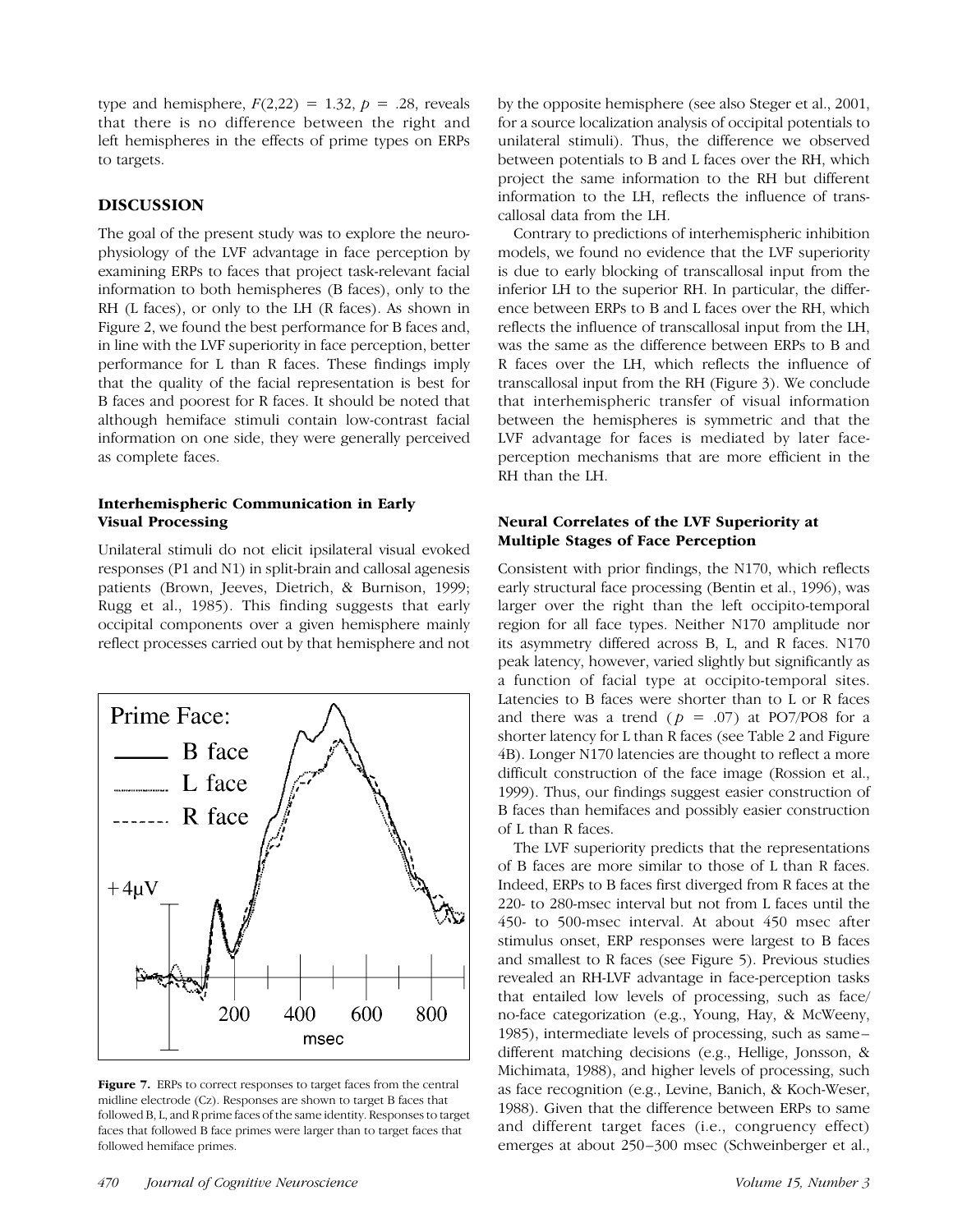1995), we believe that the difference between prime L and R faces at about the same interval (220–280 msec) reflects intermediate stages of face processing, in which the facial representation is elaborated enough for a matching judgment. Based on previous reports that ERP differences between known and unknown faces emerge at about 400 msec (Bentin & Deouell, 2000; Eimer, 2000b; Paller et al., 2000), we suggest that the difference in the later component (400–600 msec) reflects evaluation of facial identity.

Asymmetries of the N170 (LH–RH) correlated positively with differences in responses to L and R faces at the 220- to 280-msec and 400- to 600-msec intervals (Figure 6). These findings suggest that a greater hemispheric asymmetry in early responses to faces is associated with a larger LVF advantage in later stages of face processing. The fact that we found no correlations with behavioral measures might reflect the low reliability of the accuracy measure  $(R = .32)$  and different neural mechanisms that mediate individual differences in the amplitudes of ERPs and in RTs. In fact, on a face matching task, in which accuracy had a high reliability  $(R = .89)$ , Yovel et al. (unpublished data) observed substantial correlations between the L–R face difference in accuracy and ERPs.

Finally, despite the RH superiority in face perception and the variations in facial data projected to each hemisphere by B, L, and R faces, by 200 msec there were no hemispheric differences in the pattern of ERPs to the three prime faces  $(B > L > R)$ . Thus, our findings suggest that the two hemispheres exchange facial information early in visual processing and collaboratively generate a joint facial representation, which is best for B faces and better for L than R faces.

#### The LVF Superiority and Repetition Effects

Previous studies have shown that repeated faces elicit larger ERP amplitudes at 300–600 msec than do nonrepeated faces, an ERP repetition effect (e.g., Paller et al., 1999; Schweinberger et al., 1995; Bentin & McCarthy, 1994). Similarly, we found larger ERPs to target faces on same than on different trials for all three types of prime faces. If ERP repetition effects reflect facilitation due to prior exposure to the same stimulus (Rugg, 1995), the greater the degree of similarity between a prime and a target, the larger the ERP to the target. This hypothesis predicts the largest amplitude in response to targets following same B primes, where the prime and target are perfectly identical. If representations of B faces are more similar to those of L than R faces, ERPs to targets following same L face primes would be larger than to those following same R face primes. The latter prediction is based on the better representation of L than R faces as manifested in accuracy and RT, which implies that representations of targets (B faces) are more similar to those of L primes than R primes. Although we found that ERPs were largest to targets that followed same B primes, we observed no difference in ERPs to targets that followed same L and R primes. It may be that the representational qualities of L and R primes are not sufficiently different to generate a detectable difference in facilitation of target responses.

#### **Conclusions**

In summary, examination of the nature of interhemispheric communication at a very early period (100–150 msec) of visual processing suggests that the LVF superiority is not due to early blocking of transcallosal information from the LH to the RH, as models of interhemispheric inhibitions would predict (Chiarello & Maxfield, 1996). The higher fidelity of the representation of L than R faces, which is evident in behavioral measures (Figure 2), is first manifested electrophysiologically in several ways. First, there was a trend towards a shorter latency of the early face-construction component (N170) to L than R faces (Figure 4), which may indicate easier face construction for L than R faces. Later ERP responses that probably reflect intermediate (220–280 msec) and high-level (400–600 msec) face processing also differed between L and R faces (Figure 5). The covariation between N170 asymmetry and later responses to L and R faces (Figure 6) suggests that people with a greater relative reliance on the RH for early processing of facial structure also show a greater advantage for LVF facial information. Overall, our findings show that neural correlates of the LVF superiority are reflected at multiple stages of face perception and are associated with the asymmetry of early face processing reflected by the N170. Notably, by 200 msec both hemispheres share the same facial representation, as suggested by the absence of asymmetry in the pattern of ERPs. We propose that the two hemispheres symmetrically exchange facial information early in visual processing and generate in collaboration a shared facial representation, in which facial information that is directly projected to the RH is of a higher fidelity than facial information that is directly presented to the LH.

## METHODS

#### **Participants**

Twelve individuals (5 men, aged 18–27 years) volunteered to participate in the experiment. They each gave informed consent in advance and were paid for their participation. All participants completed a 9-item handedness questionnaire and indicated that they preferred their right hand on each of its items.

#### Stimuli and Apparatus

Frontal views of faces of six young males were selected from the University of Stirling face database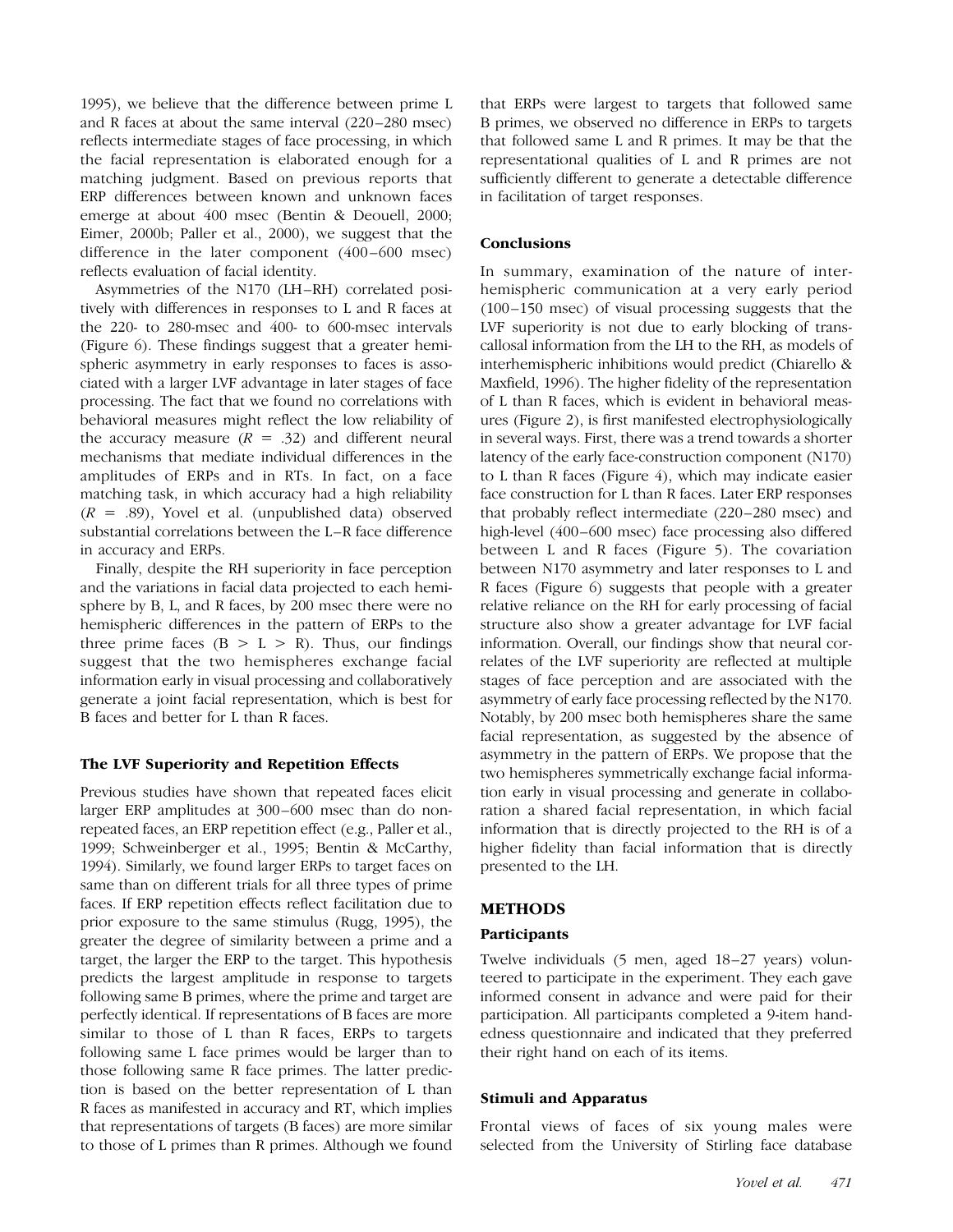(http://pics.psych.stir.ac.uk). Only the left or only the right hemiface of each face was used. Six bisymmetric (B) faces were made from the combination of a half face and its mirror image. Six right (R) and six left (L) hemiface stimuli were made by combining a half face or its mirror image with a standard task-irrelevant female half face, which was reduced to 33% contrast of the original face (see Figure 2A). The R and L faces presented the experimental hemiface in the RVF and LVF, respectively. Our pilot studies showed that when such hemifaces are presented for 60 msec or less followed by a pattern mask, the majority of subjects do not notice that they are presented with only half high-contrast faces, but perceive all face stimuli as bilaterally complete. Furthermore, Yovel, Paller, and Levy (submitted) showed that performance level does not differ between half faces, which present information only in one visual field, and hemifaces, which present low-contrast neutral information in the opposite visual field. This finding suggests that the low-contrast information does not interfere with the perception of the experimental hemiface. Prime faces were one of the 18 B, L, or R faces. Targets were one of the six B faces. The low-contrast standard female face was never a target. Each face subtended  $2.64^{\circ}$  of visual angle horizontally. A thin white stripe  $(0.17^{\circ}$  wide) covered the vertical midline of all faces. All faces were equated for luminance, length, and width. The stimuli were presented on a 15-in. monitor (832  $\times$  624, 67 Hz, Mac Std Gamma) and viewed from a distance of 65 cm.

# Procedure

Participants were introduced to the experiment and prepared for the ERP recordings, as described below. They were then seated in a recording chamber and communicated with the experimenter over an intercom. Subjects read the task instructions and completed two example trials to make sure that they understood the task. The instructions did not inform the subjects that some of the stimuli were hemifaces. All example trials presented only B faces. Subjects then completed a practice run of 24 B face trials. Following the practice run, subjects were told that faces in subsequent runs would be masked in order to make the task more difficult. They then viewed two example trials that showed the sequence of a masked trial. At the end of the experiment, subjects were queried about whether they noticed the low-contrast side of hemifaces, starting with indirect questions (i.e., Did you notice anything unusual about the prime faces?) and progressing to more direct questions (i.e., Did you notice that some faces consisted of only the right or the left side of the face?).

A trial sequence began with the appearance of a central fixation cross for 1000 msec followed by a circle that replaced the cross for 500 msec (warning cue), a 30-msec interstimulus interval, a central prime face for

45 msec, and a symmetrical rectangular pattern mask of scrambled facial features  $(3.9^{\circ}$  high by  $2.9^{\circ}$  wide) for 210 msec. The target B face appeared 1455 msec after the onset of the prime and was presented for 360 msec (see Figure 1). Prime and target faces were the same individual on half the trials and different individuals on the other half. The participant's task was to press one key if the prime and the target were the same person and another key if they were different. The next trial began 2000 msec after the participant's response.

There were a total of 540 trials, which included 180 prime faces of each type (B, L, R) in a random order. Trials were subdivided into 15 runs separated by rest periods of 1 min. Each run included 12 B face trials, 12 L face trials, and 12 R face trials. For each set of 12 trials, the primes were made using each of the six stimulus faces twice, and the targets were made using each stimulus face once as a ''same'' face and once as a ''different'' face. The experimental task lasted approximately 1 hr.

# ERP Procedure

ERPs were recorded using 29 tin electrodes on an elastic cap (Fz, Cz, Pz, Oz, Iz, Fp1, Fp2, F3, F4, F7, F8, C3, C4, T3, T4, P3, P4, P7, P8, PO3, PO4, PO7, PO8, PO9, PO10, O1, O2, O9, O10) and right and left mastoid electrodes. Scalp recording locations are shown in Pivik et al. (1993). Electrooculographic (EOG) recordings were made using 3 tin electrodes, one located below the right eye (vertical EOG) and two lateral to the right and left eye (horizontal EOG). Impedance was reduced to 5 k $\Omega$ for scalp electrodes and  $3 \text{ k}\Omega$  for mastoid electrodes. EEG signals were amplified with a 0.1- to 100-Hz band pass and were digitized on-line with a sampling rate of 250 Hz. For ERP averaging, the EEG was segmented into epochs of 1024 msec, starting 100 msec before stimulus onset. Trials with artifacts due to blinks or eye movements were excluded prior to averaging. All recordings, except horizontal EOG, were referenced to a left mastoid electrode, which was changed offline to the average of the two mastoid recordings.

The two conventional ways to measure the N170 use either a reference electrode on the nose (e.g., Eimer, 1998; Bentin et al., 1996) or the average amplitude over all scalp electrodes as a reference (e.g., Rossion et al., 2000). The two methods yield comparable results (C. I. Hooker, A. R. Miller, & K. A. Paller, unpublished data). Here we used a common average as a reference to measure N170 amplitude and latency. The average mastoid amplitude was used as a reference for all other components.

# Data Analysis

We calculated averaged ERPs for each scalp electrode for prime stimuli and for target stimuli. Although there was a fixed time interval between prime and target stimuli, ERPs to B, L, and R prime stimuli were no longer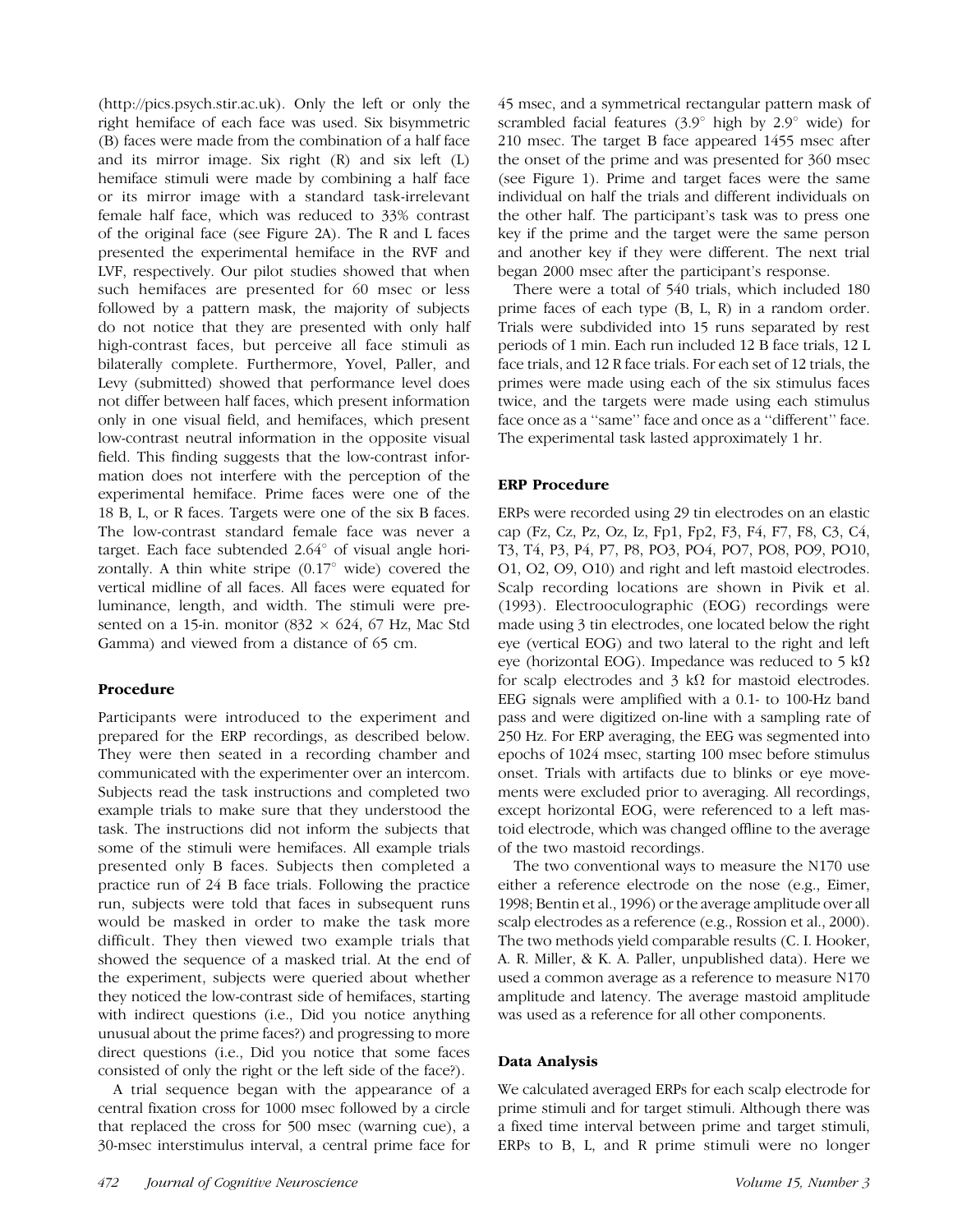different by 700 msec after prime onset and remained undifferentiated until the target stimulus appeared. Separate averaging was performed for each of the three types of prime faces (B, L, R) and for same and different B target faces as a function of the type of prime face that preceded them.

The difference among the three prime faces was examined by computing mean ERP amplitudes to the prime faces at selected intervals. We first performed an omnibus ANOVA with face type (B, L, R) as a repeated measure followed by planned comparisons of each pair (BL, BR, LR). We used the averaged mean square error of the three comparisons as a common error term for the paired comparisons.

Evoked responses at occipital electrodes did not elicit a clear P100 peak in each individual, although across subjects there was a positive component 100–150 msec after stimulus onset. The P100 was thus measured as the mean amplitude in the interval 100–150 msec at occipitotemporal (P7, PO7, PO9, P8, PO8, PO9) and occipital (O1, O2, O9, O10) sites.

The peak amplitude of N170 and its latency were measured at the left and right occipito-temporal electrodes (P7, PO7, PO9, P8, PO8, PO9), using a common average as a reference. For each subject, the most negative point within the 140- to 200-msec interval was identified as the peak amplitude. Latency was defined as the time from stimulus onset to the peak point.

ERP responses to target faces were analyzed within the interval of 300–500 msec after stimulus onset, where repetition effects have been reported previously. To reduce the complexity of the analysis we divided the scalp into five areas: frontal (Fp1, Fp2, F3, F4, F7, F8), central (C3, C4, T3, T4), occipito-parietal (P3, P4, PO3, PO4) occipito-temporal (P7, PO7, PO9, P8, PO8, PO9), and occipital (O1, O2, O9, O10). Data from the midline electrodes (Fz, Cz, Pz, Oz, Iz) were analyzed separately. Sphericity was not violated in any of the ANOVAs included in this report and therefore there was no need to apply the Geisser–Greenhouse correction.

#### Acknowledgments

Financial support for this work was provided by an NINDS grant NS34639 to Ken A. Paller. We thank Marty Woldorff for helpful suggestions.

Reprint requests should be sent to Galit Yovel, Department of Brain and Cognitive Sciences, Massachusetts Institute of Technology, 77 Massachusetts Avenue, NE20-443, Cambridge, MA 02139, USA, or via e-mail: galit@mit.edu.

#### Note

1. For the analyses of early occipital evoked responses, hemifaces were classified as contralateral and ipsilateral faces: contralateral faces  $= L$  face over the RH and R face over the LH; ipsilateral faces = R faces over the RH and L faces over the LH. For analyses of later components, hemifaces were defined according to the characteristics of the face stimulus (L face; R face).

#### REFERENCES

- Bentin, S., Allison, T., Puce, A., Perez, E., & McCarthy, G. (1996). Electrophysiological studies of face perception in humans. Journal of Cognitive Neuroscience, 8, 551–565.
- Bentin, S., & Deouell, L. Y. (2000). Structural encoding and identification in face processing: ERP evidence for separate mechanisms. Cognitive Neuropsychology, 17, 35–54.
- Bentin, S., & McCarthy, G. (1994). The effects of immediate stimulus repetition on reaction time and event-related potentials in tasks of different complexity. Journal of Experimental Psychology: Learning, Memory, and Cognition, 20, 130–149.

Brown, W. S., Jeeves, M. A., Dietrich, R., & Burnison, D. S. (1999). Bilateral field advantage and evoked potential interhemispheric transmission in commissurotomy and callosal agenesis. Neuropsychologia, 37, 1165–1180.

- Campbell, R. (1978). Asymmetries in interpreting and expressing a posed facial expression. Cortex, 14, 327–342.
- Chiarello, C., & Maxfield, L. (1996). Varieties of interhemispheric inhibition: Or how to keep a good hemisphere down. Brain and Cognition, 30, 81-108.
- Eimer, M. (1998). Does the face-specific N170 component reflect the activity of a specialized eye processor? NeuroReport, 9, 2945–2948.

Eimer, M. (2000a). Effects of face inversion on the structural encoding and recognition of faces. Evidence from eventrelated brain potentials. Cognitive Brain Research, 10, 145–158.

- Eimer, M. (2000b). Event-related brain potentials distinguish processing stages involved in face perception and recognition. Clinical Neurophysiology, 111, 694–705.
- Ellis, H. (1983). The role of the right hemisphere in face perception. In A. W. Young (Ed.), Functions of the right cerebral hemisphere. London: Academic Press.
- George, N., Evans, J., Fiori, N., Davidoff, J., & Renault, B. (1996). Brain events related to normal and moderately scrambled faces. Cognitive Brain Research, 4, 65-76.
- Halit, H., de Haan, M., & Johnson, M. H. (2000). Modulation of event-related potentials by prototypical and atypical faces. NeuroReport, 11, 1871–1875.
- Heller, W., & Levy, J. (1981). Perception and expression of emotion in right-handers and left-handers. Neuropsychologia, 19, 263–272.
- Hellige, J. B., Jonsson, J. E., & Michimata, C. (1988). Processing from LVF, RVF and BILATERAL presentations: Examinations of metacontrol and interhemispheric interaction. Brain and Cognition, 7, 39–53.
- Ivry, R. B., & Robertson, L. C. (1998). The two sides of perception. Cambridge: MIT Press.
- Levine, S. C., Banich, M. T., & Koch-Weser, M. P. (1988). Face recognition: A general or specific right hemisphere capacity? Brain and Cognition, 8, 303–325.
- Levy, J., Trevarthen, C., & Sperry, R. W. (1972). Reception of bilateral chimeric figures following hemispheric deconnexion. Brain, 95, 61–78.
- Moscovitch, M., Scullion, D., & Christie, D. (1976). Early versus late stages of processing and their relation to functional hemispheric asymmetries in face recognition. Journal of Experimental Psychology: Human Perception and Performance, 2, 401–416.
- Mouchetant-Rostaing, Y., Giard, M. H., Bentin, S., Aguera, P. E., & Pernier, J. (2000). Neurophysiological correlates of face gender processing in humans. European Journal of Neuroscience, 12, 303–310.